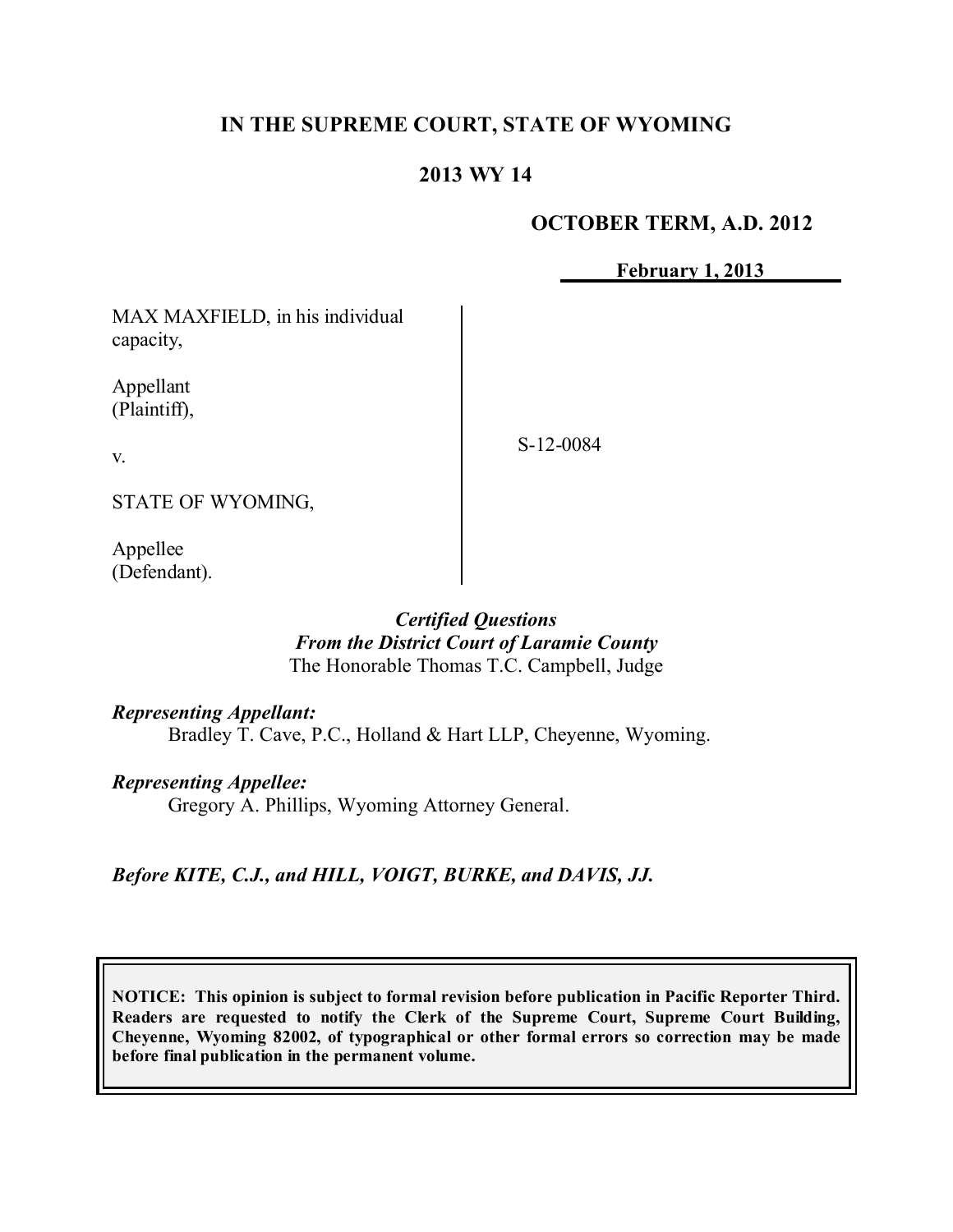### **KITE, Chief Justice.**

[¶1] Max Maxfield, the Secretary of State for the State of Wyoming, filed a declaratory judgment action in district court challenging the constitutionality of Wyoming's term limit statute. The State responded, asserting among other claims, that Mr. Maxfield's complaint does not present a justiciable controversy and, in any event, the statute is constitutional. We accepted certification of the issues from the district court and hold that Mr. Maxfield has presented a justiciable controversy and the statute is unconstitutional.

### **CERTIFIED QUESTIONS**

[¶2] The district court certified the following questions to this Court:

- 1. To proceed under the Wyoming Declaratory Judgment Act, Wyo. Stat. Ann. §§ 1-37-101 through 1-37-115, Mr. Maxfield must present a justiciable controversy. To do so, he must show existing and genuine rights or interests, not theoretical ones. Does this case present a justiciable controversy?
- 2. Is the term limit law for statewide elected officials (Wyo. Stat. Ann. § 22-5-103(a)(i)), constitutional and enforceable, or are the qualifications provided by the Wyoming Constitution exclusive?

## **FACTS**

[¶3] Article 4, § 11 of the Wyoming Constitution states:

### **§ 11. State officers; election; qualifications; terms.**

There shall be chosen by the qualified electors of the state at the times and places of choosing members of the legislature, a secretary of state, auditor, treasurer, and superintendent of public instruction, who shall have attained the age of twentyfive (25) years respectively, shall be citizens of the United States, and shall have the qualifications of state electors. They shall severally hold their offices at the seat of government, for the term of four (4) years and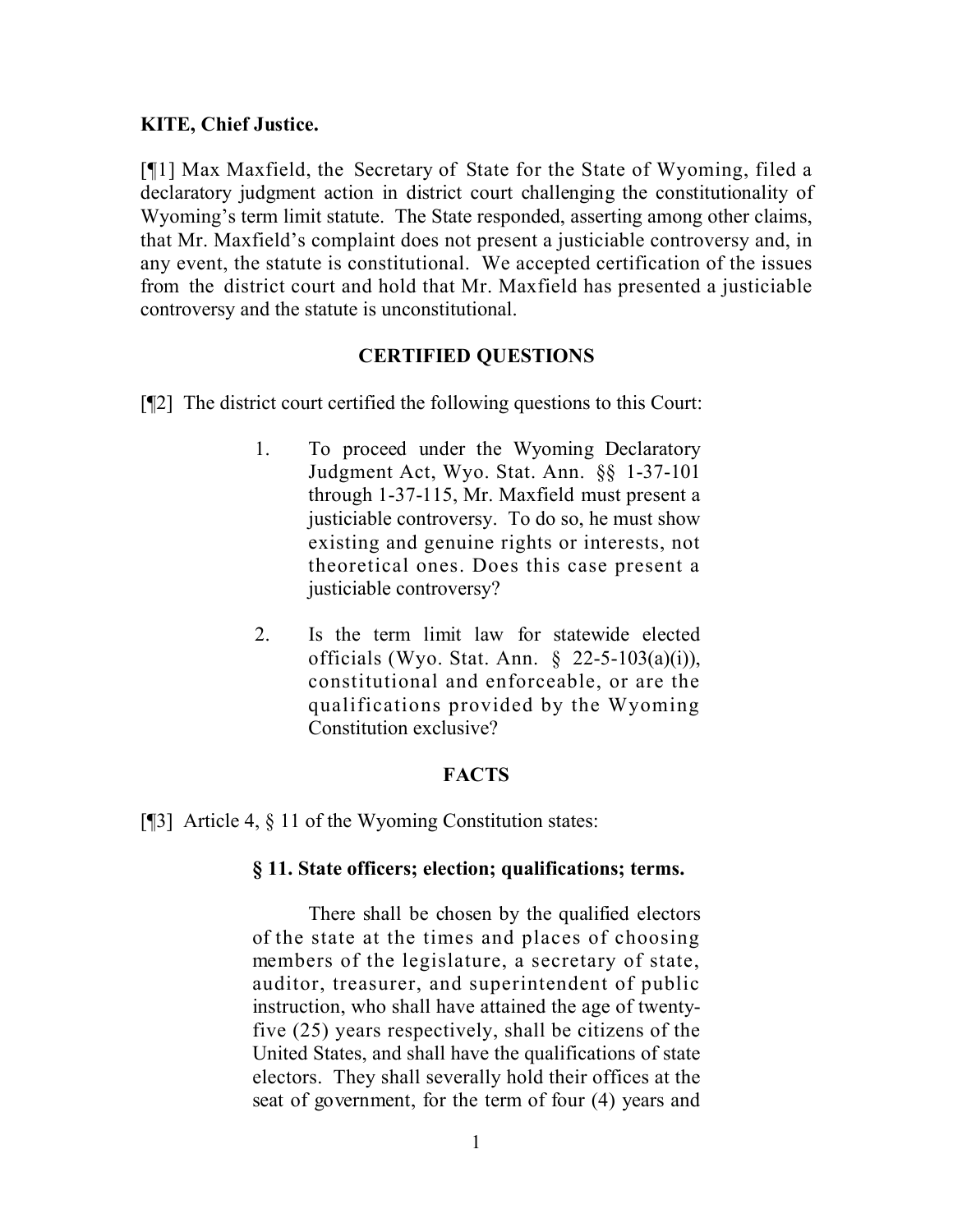until their successors are elected and duly qualified. The legislature may provide for such other state officers as are deemed necessary.

[¶4] Article 6 contains the following provisions pertaining to electors:

### **§ 2. Qualifications of electors.**

Every citizen of the United States of the age of twenty-one years and upwards, who has resided in the state or territory one year and in the county wherein such residence is located sixty days next preceding any election, shall be entitled to vote at such election, except as herein provided.

. . . .

#### **§ 5. Electors must be citizens of United States.**

No person shall be deemed a qualified elector of this state, unless such person be a citizen of the United States.

. . . .

#### **§ 15. Qualifications for office.**

No person except a qualified elector shall be elected . . . to any civil . . . office in the state.

[¶5] In the general election in 1992, the voters approved Initiative Number 1, § 1 which limited the number of terms that could be served in public office by certain elected officials. As amended by the legislature, the initiative provided in relevant part as follows:

### **§ 22-5-103. Legislative service; limits on ballot access; state offices**

(a) Notwithstanding any other provision of Wyoming law, the secretary of state or other authorized official shall not certify the name of any person as the nominee or candidate for the office sought, nor shall that person be elected nor serve in that office if the following will occur: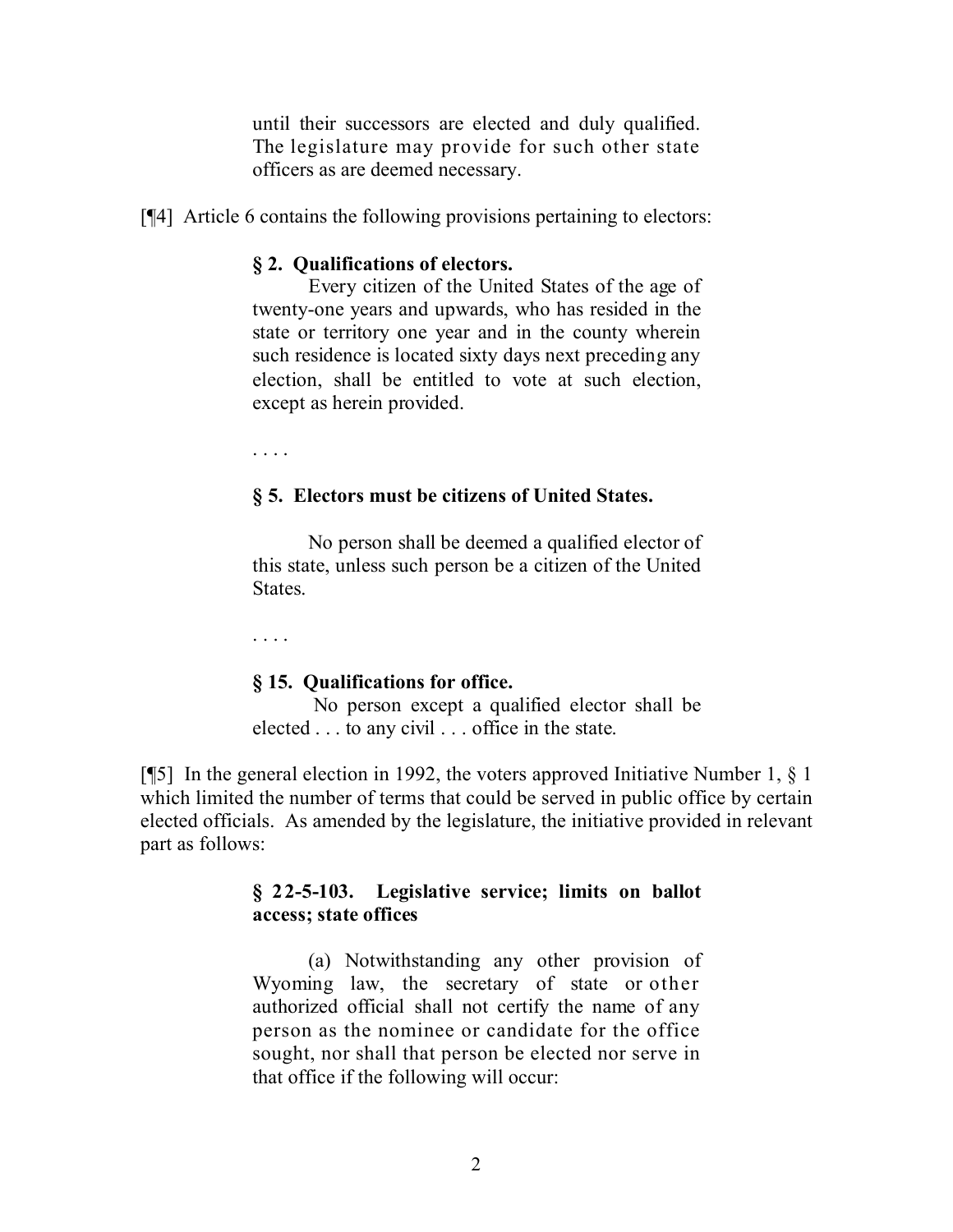(i) The person, by the end of the current term of office will have served, or but for resignation, would have served eight (8) or more years in any sixteen (16) year period in the office for which the candidate is seeking nomination or election, except, that any time served in that particular office prior to January 1, 1993, shall not be counted for purposes of this term limit. This provision shall apply to the offices of governor, secretary of state, state auditor, state treasurer, and state superintendent of public instruction;

(ii) The person, by the end of the current term of office will have served, or but for resignation, would have served twelve (12) or more years in any twenty-four (24) year period as a state representative, except that any time served in the office of state representative prior to January 1, 1993, shall not count for purposes of this term limit;

(iii) The person, by the end of the current term of office will have served, or but for resignation, would have served twelve (12) or more years in any twenty-four (24) year period as a state senator, except that any time served as a state senator prior to January 1, 1993, shall not be counted for purposes of this term limit.

[¶6] In *Cathcart v. Meyers*, 2004 WY 49, 88 P.3d 1050 (Wyo. 2004), this Court found subsections (ii) and (iii) to be unconstitutional. Accordingly, in 2005 the legislature repealed those subsections and the provision now reads:

#### **§ 22-5-103. Limits on ballot access; state offices.**

(a) Notwithstanding any other provision of Wyoming law, the secretary of state or other authorized official shall not certify the name of any person as the nominee or candidate for the office sought, nor shall that person be elected nor serve in that office if the following will occur:

(i) The person, by the end of the current term of office will have served, or but for resignation, would have served eight (8) or more years in any sixteen (16)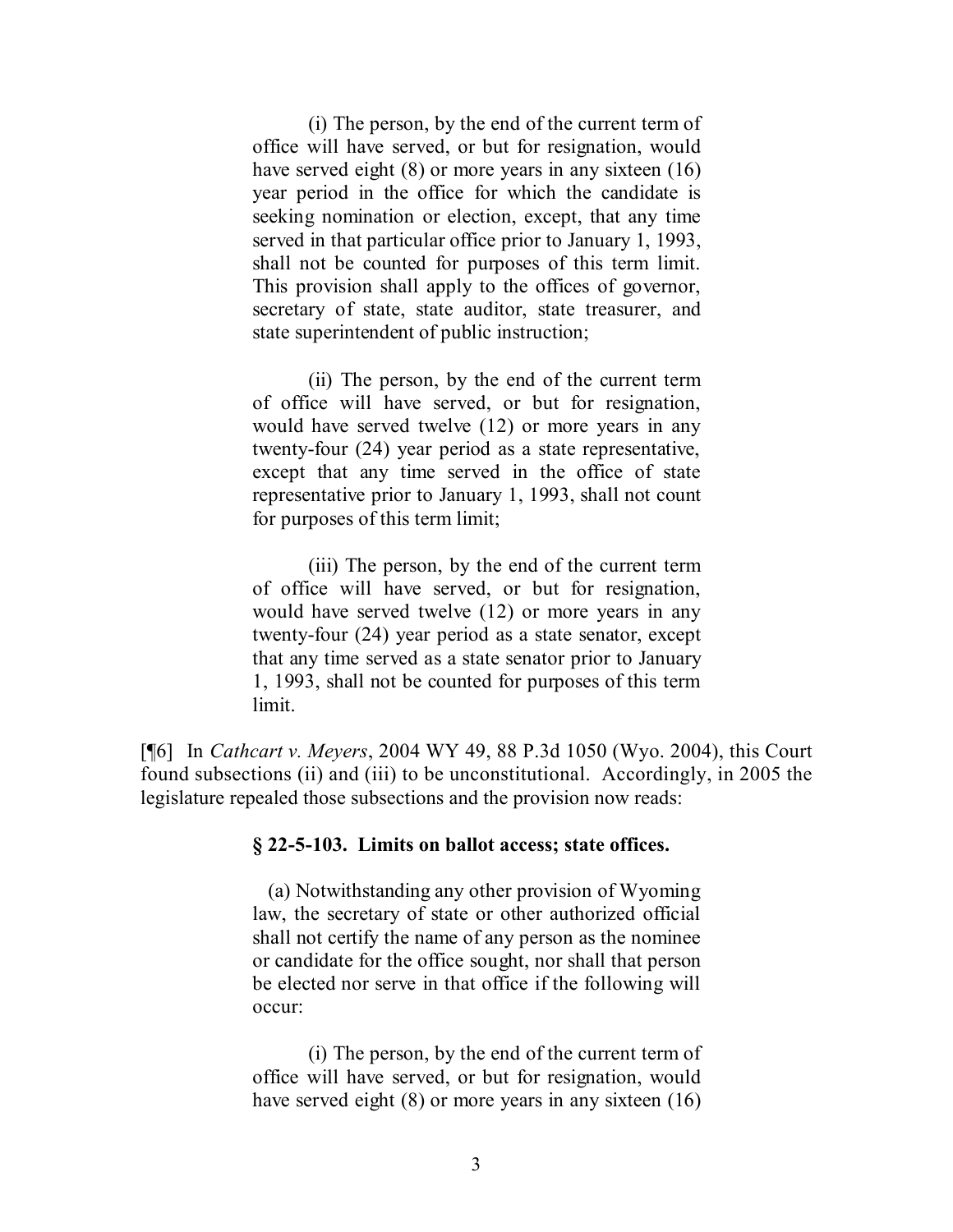year period in the office for which the candidate is seeking nomination or election, except, that any time served in that particular office prior to January 1, 1993, shall not be counted for purposes of this term limit. This provision shall apply to the offices of governor, secretary of state, state auditor, state treasurer, and state superintendent of public instruction.

[¶7] Mr. Maxfield was first elected Secretary of State in 2006 and began serving his term in 2007. He was elected to serve a second term in 2010, and began serving that term in 2011. His current term ends in January 2015.

[¶8] In September of 2011, Mr. Maxfield filed a complaint for declaratory and injunctive relief in district court seeking to have Wyo. Stat. Ann. § 22-5-103(a) (LexisNexis 2011) declared unconstitutional. He asserted that the statute prohibits him from running for another term even though he meets all the constitutional qualifications for holding the office of secretary of state. He argued the qualifications set forth in the constitution are exclusive, and in modifying and imposing qualifications for office beyond those contained in the constitution, the statute is unconstitutional. As support for his position, he relied heavily on this Court's holding in *Cathcart* that § 22-5-103(ii) and (iii), the provisions placing term limits on state legislators, were unconstitutional. He further asserted that he has a fundamental right to seek election to the office of secretary of state which the statute prevents him from exercising.

[¶9] In its answer to the complaint, the State asserted the qualifications set forth in the constitution are not exclusive and the electorate and legislature acted within their authority in imposing additional statutory qualifications. The State also asserted Mr. Maxfield's complaint did not present a justiciable controversy because he did not state that he actually intends to seek election to a third term; therefore, he had not shown that the statute affects an existing and genuine right. Arguing that Mr. Maxfield's claim is theoretical because the remedy he seeks is for a potential future harm that is not certain to occur, the State contended he did not have standing to pursue his claim.

[¶10] Subsequently, Mr. Maxfield and the State filed motions asking the district court to certify the issues to this Court. They also filed statements of fact and certified questions of law. Ultimately, they were able to reach an agreement as to the certified questions and filed a stipulated motion and proposed certification order. The district court signed the order certifying the questions to this Court. We accepted the certification.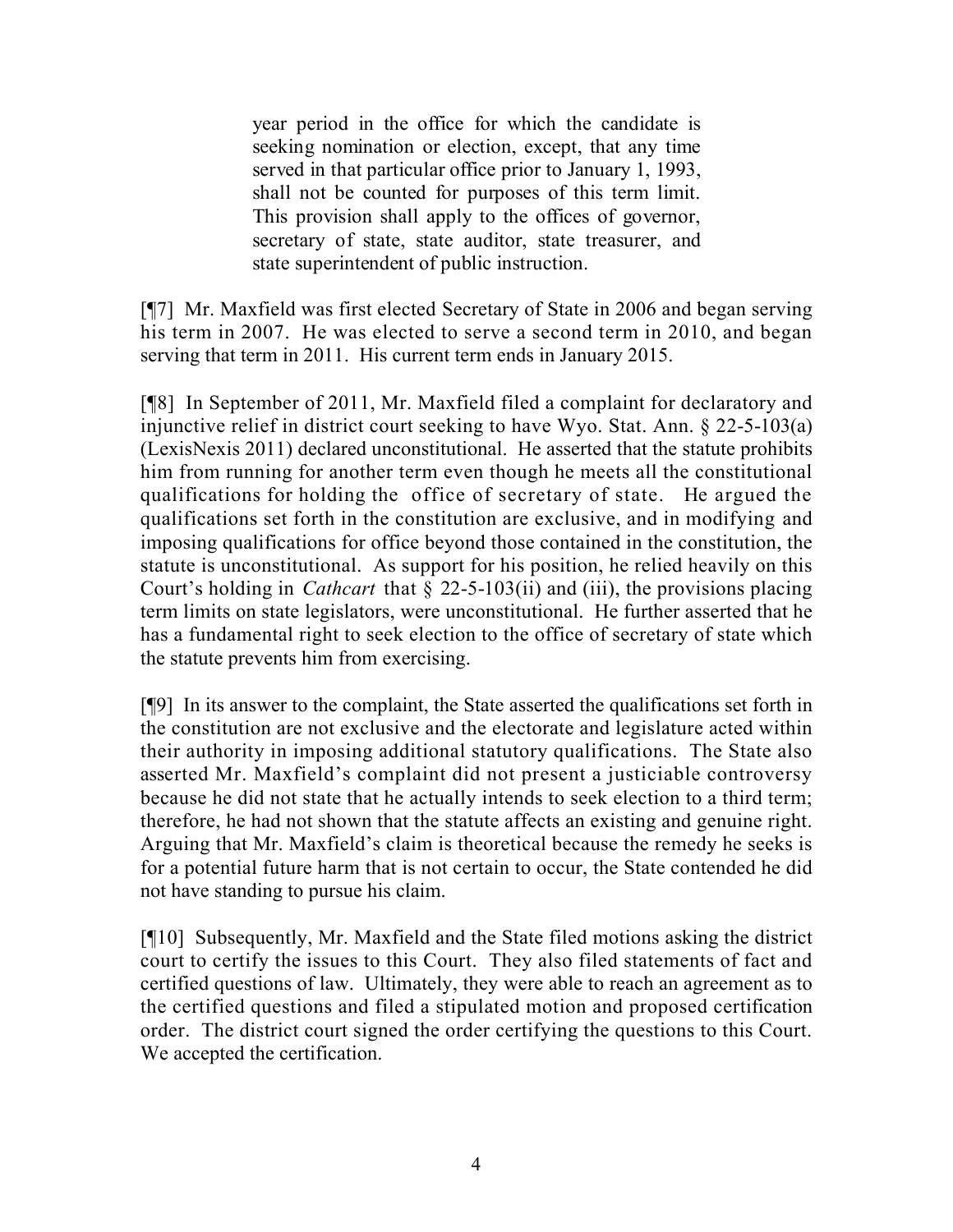### **DISCUSSION**

[¶11] The State asserts Mr. Maxfield's complaint does not present a justiciable controversy. If the State is correct, the action must be dismissed. We begin our discussion, therefore, by considering whether Mr. Maxfield presents a justiciable controversy.

### *1. Justiciable Controversy*

[¶12] Mr. Maxfield's argument that his complaint presents a justiciable controversy is twofold. First, he asserts his claim concerns a matter of great public importance and so it is exempt from the traditional justiciability analysis. Second, he argues that even if it is not a matter of great public importance, his complaint presents a justiciable controversy because he has an existing, actual constitutional right to seek public office and § 22-5-103 prevents him from exercising that right.

[¶13] Mr. Maxfield filed his complaint pursuant to the Uniform Declaratory Judgment Act, Wyo. Stat. Ann. §§ 1-37-101 through 1-37-115 (LexisNexis 2011). Section 1-37-102 of the Act gives Wyoming courts the power to "declare rights, status and other legal relations." Section 1-37-103 provides:

> Any person interested under a deed, will, written contract or other writings constituting a contract, or whose rights, status or other legal relations are affected by the Wyoming constitution or by statute, municipal ordinance, contract or franchise, may have any question of construction or validity arising under the instrument determined and obtain a declaration of rights, status or other legal relations.

Mr. Maxfield contends his right under the Wyoming Constitution to seek a third term as secretary of state is affected by § 22-5-103. His complaint, therefore, falls within the general scope of the declaratory judgment act.

[¶14] We have said:

In order to bring a declaratory judgment action, the challenger must also be an "interested" person. *Cox v. City of Cheyenne*, 2003 WY 146, ¶ 8, 79 P.3d 500, 505 (Wyo. 2003). That is, the challenger must be involved in a justiciable controversy before declaratory relief will be granted. *Id*., ¶ 9, 79 P.3d at 505. A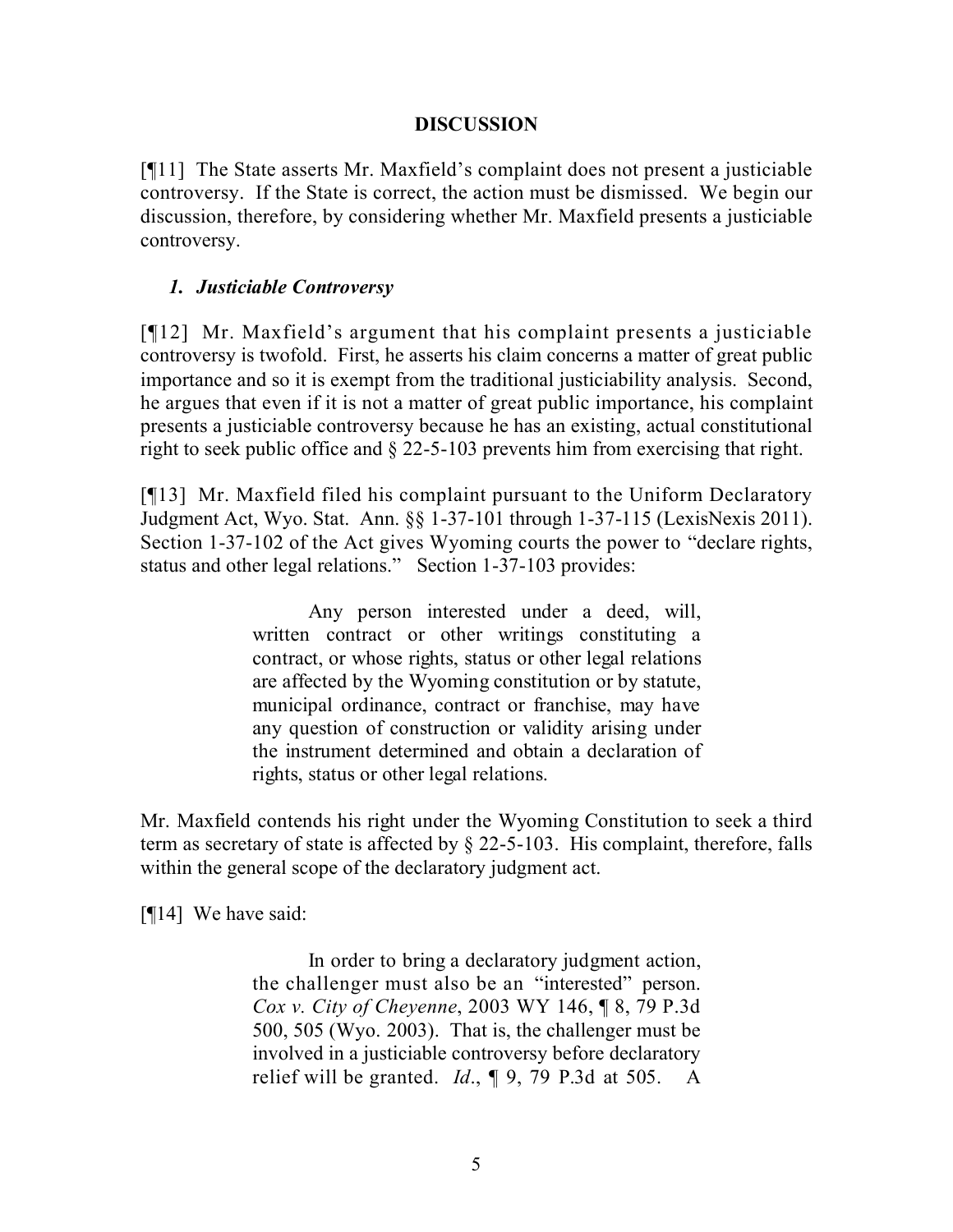justiciable controversy is defined as a controversy fit for judicial resolution. *Id*.

*Carnahan v. Lewis*, 2012 WY 45, ¶ 17, 273 P.3d 1065, 1071 (Wyo. 2012). The elements necessary to establish a justiciable controversy under the Declaratory Judgment Act are:

> 1. The parties have existing and genuine, as distinguished from theoretical, rights or interests.

> 2. The controversy must be one upon which the judgment of the court may effectively operate, as distinguished from a debate or argument evoking a purely political, administrative, philosophical or academic conclusion.

> 3. It must be a controversy the judicial determination of which will have the force and effect of a final judgment in law or decree in equity upon the rights, status or other legal relationships of one or more of the real parties in interest, or, wanting these qualities to be of such great and overriding public moment as to constitute the legal equivalent of all of them.

> 4. The proceedings must be genuinely adversary in character and not a mere disputation, but advanced with sufficient militancy to engender a thorough research and analysis of the major issues.

*Id*.; *Brimmer v. Thomson*, 521 P.2d 574, 578 (Wyo. 1974).

[¶15] Mr. Maxfield contends that his complaint is exempt from these requirements because it concerns issues of great public importance, i.e., his right to be a candidate for secretary of state and the right of Wyoming citizens to vote for him. Indeed, this Court has said "the right to seek election for a public office for which [one has] proper qualifications . . . is a valuable and fundamental right" and "is certainly a matter of 'great overriding public moment.'" *Brimmer*, 521 P.2d at 578-79, quoting *Williams v. Rhodes*, 393 U.S. 23, 89 S. Ct. 5, 10, 21 L. Ed. 2d 24. More recently we said the right is "so fundamental and of such great public interest and importance that the rule requiring the existence of a justiciable controversy should be relaxed or should not be followed." *Cathcart*, ¶ 27, 88 P.3d at 1062.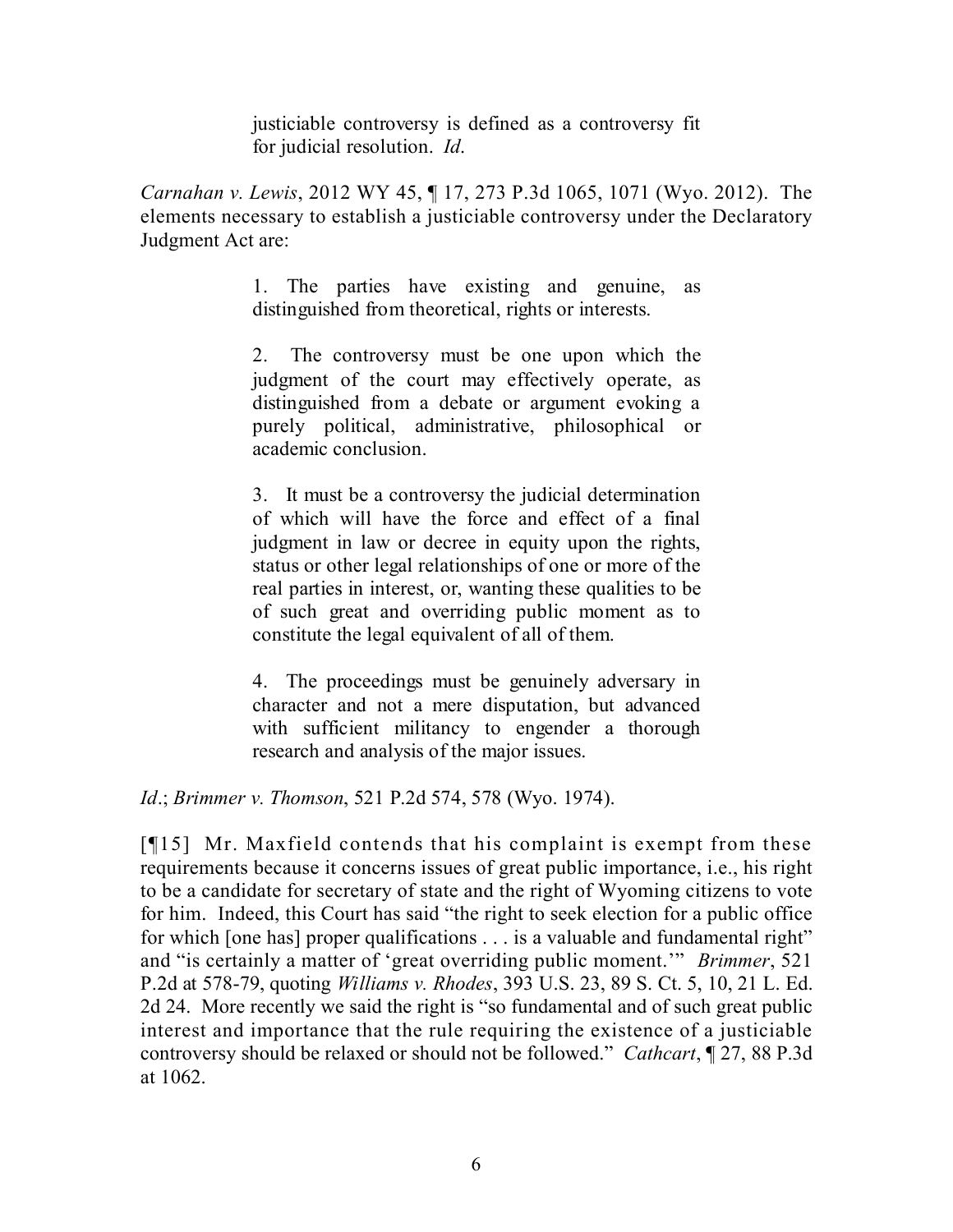[¶16] While recognizing our precedent, the State maintains that whether or not the issue is one of great public importance Mr. Maxfield still must show the right he seeks to have declared is actual and existing as opposed to theoretical and uncertain. Absent a declaration by Mr. Maxfield that he intends to run for secretary of state in 2014, the State asserts this Court cannot decide the issue presented because we are without authority to determine future or contingent rights. The State cites *White v. Board of Land Comm'rs*, 595 P.2d 76, 79 (Wyo. 1979) and *Anderson v. Wyo. Dev. Co*., 60 Wyo. 417, 154 P.2d 318, 342 (1944) as support for its assertion.

[¶17] In *White*, the state land board issued a ruling that a private landowner who leased water rights on state school lands had a preferential right to purchase the lands at an upcoming public auction. The board later brought a declaratory judgment action seeking a determination that its ruling was incorrect and the landowner did not have a preferential right. This Court held there was no justiciable controversy because the board was seeking an advisory opinion about the validity of its own ruling. The Court also found there was no justiciable controversy because the auction had not yet been held and thus it was not certain the landowner would attempt to exercise any preferential right he might have.

[¶18] No claim was made in *White* that the matter at issue in the declaratory judgment action was one of great public importance; therefore, the Court did not consider whether the rule requiring an actual existing harm should be relaxed in that context. Likewise, in *Anderson*, there was no discussion of the courts' power to decide issues of great public importance in cases where a showing of actual existing harm cannot be made. In *Eastwood v. Wyoming Highway Department*, 76 Wyo. 247, 301 P.2d 818 (1956), however, this Court made clear that the requirement of a justiciable controversy may be relaxed in cases involving matters of sufficient public interest.

[¶19] The state motor vehicle division revoked Mr. Eastwood's driver's license after he was involved in a car crash. *Id*. at 819. He brought an action in district court to set aside the statute allowing revocation on the ground that it violated due process and other rights guaranteed by the state constitution. *Id*. at 818. The district court certified the question to this Court. By the time the question was before this Court, the revocation period had expired, making the question moot. *Id*. at 819. The Court concluded the question was of sufficient public interest and importance and answered the question anyway. *Id*.

[¶20] Subsequently, in *Brimmer*, 521 P.2d at 578, this Court reiterated that the requirement of a justiciable controversy can be relaxed in cases involving matters of great public interest or importance. The attorney general's office had issued an opinion denying, or at least placing in question, the right of a sitting full term state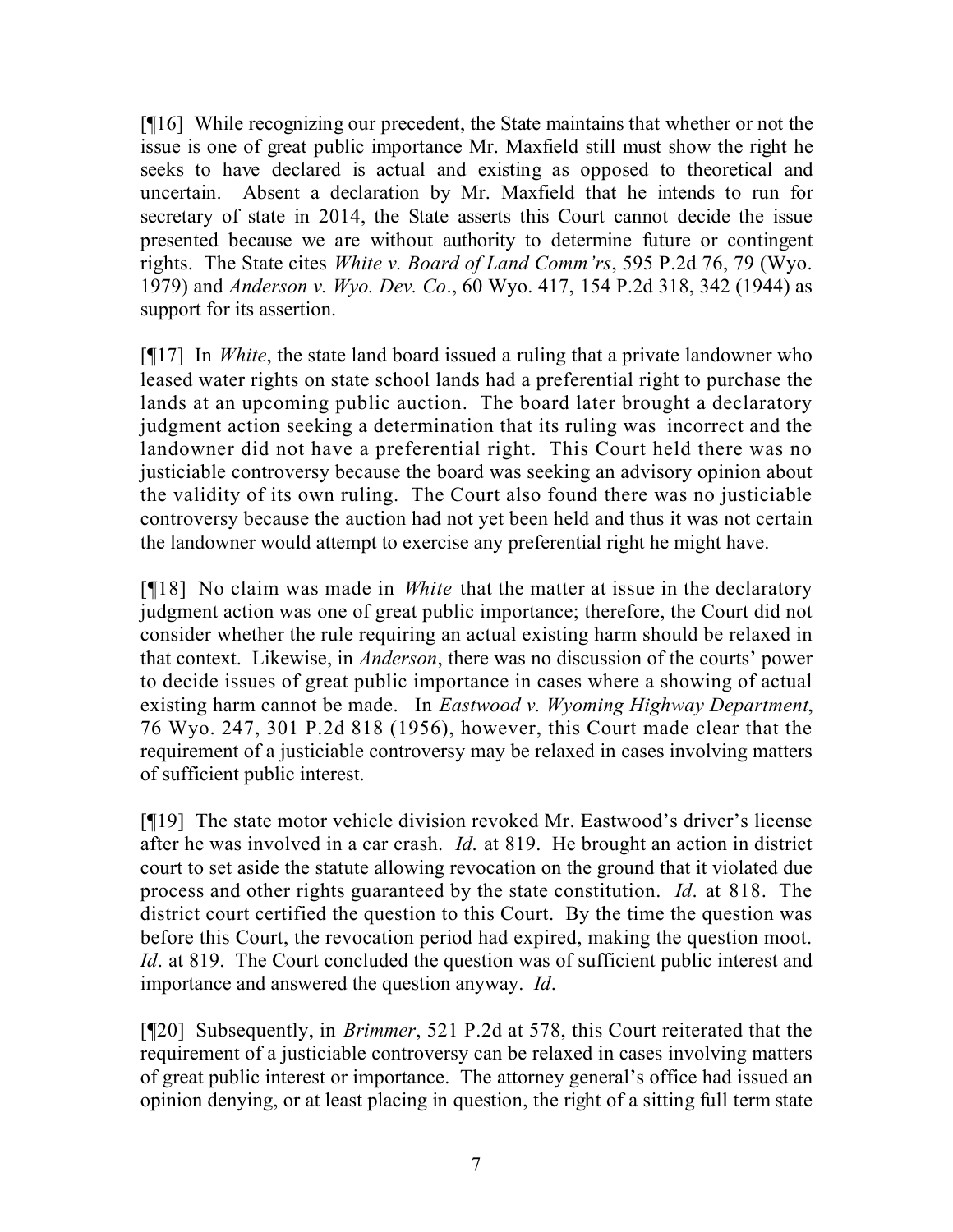senator to be a candidate for governor. *Id*. at 576. Finding that the attorney general opinion interfered "with the free and untrammeled choice of every elector in the State of Wyoming," the Court concluded the matter was of great public importance justifying relaxing the justiciable controversy requirement. *Id*. at 578. *See also Pioneer Nat'l Title Ins. Co. v. Langdon*, 626 P.2d 1032, 1034 (Wyo. 1981), reiterating that "a case may be decided absent a present factual controversy, where there is an ongoing dispute of great public importance" but concluding the issue presented there was not of sufficient public importance to justify considering it. Most recently, in *Cathcart*, ¶ 12, 88 P.3d at 1058, we reaffirmed that the justiciable controversy requirement can be relaxed where matters of great public interest or importance are involved.

[¶21] Given this precedent, we reject the State's argument that whether or not the issue is one of great public importance Mr. Maxfield still must show the right he seeks to have declared is actual and existing as opposed to theoretical and uncertain. Mr. Maxfield's claim that § 22-5-103 violates his right to be a candidate for secretary of state involves a matter of great public importance and the usual requirements for showing a justiciable controversy may be relaxed.

[¶22] Even without our conclusion that Mr. Maxfield's complaint involves a matter of great public importance, we would hold that the case presents a justiciable controversy. This Court recognized in *Brimmer,* 521 P.2d at 578, and reiterated in *Cathcart,* ¶ 12, 88 P.3d at 1058, that qualified persons have a genuine and existing right to seek election for public office. Contrary to the State's assertion, the holding in those cases did not depend on the legislators having stated their intention to run. In *Brimmer*, 521 P.2d at 576, one of the senators alleged only that the attorney general opinion at issue cast doubt about whether he would be allowed to run. There was no suggestion by this Court that he had to allege that he actually intended to run in order to present a justiciable controversy. Similarly, the Court in *Cathcart* did not discuss in the context of determining whether a justiciable controversy existed any necessity of alleging an intention to run for public office. The actual and existing right recognized in those cases as presenting a justiciable controversy is the right of a qualified person to seek election to public office.

[¶23] As further support for its assertion that Mr. Maxfield's claim is too theoretical and uncertain to establish a justiciable controversy the State cites *William F. West Ranch, LLC v. Tyrrell*, 2009 WY 62, 206 P.3d 722 (Wyo. 2009). There, private landowners brought a declaratory judgment action against the state engineer and state board of control, challenging their administration of underground water produced and stored as part of coal bed methane extraction. We held the controversy was not justiciable in part because,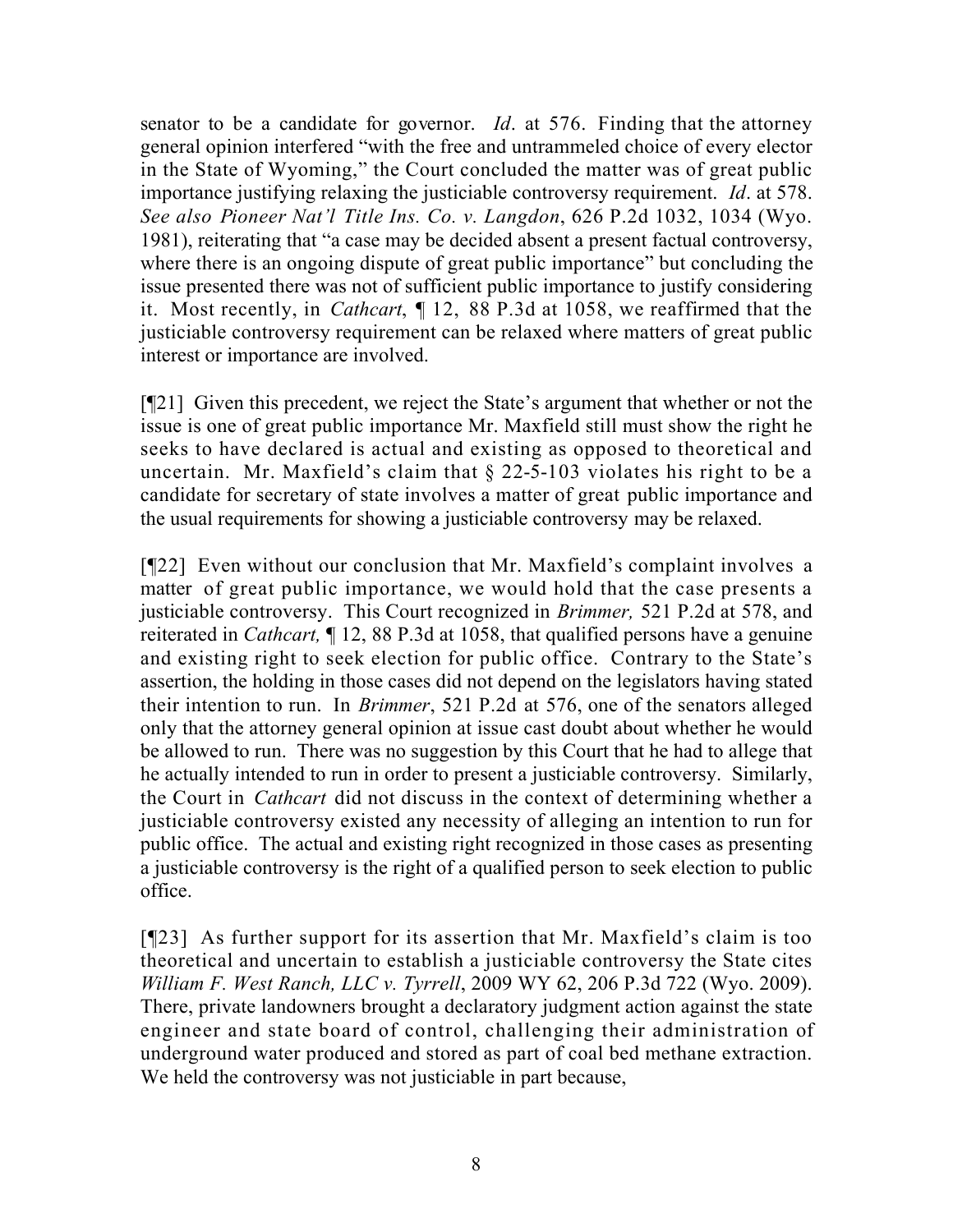[the landowners] have failed to allege a connection between a specific constitutional or statutory obligation with which the State has failed to comply and a particular harm they, as individuals, have suffered or will certainly suffer in the future. As such, they have not shown that a judicial declaration requiring the State to undertake a particular function will have a practical effect on them.

*Id.*,  $\P$  2, 206 P.3d at 725.<sup>1</sup>

[¶24] Unlike the landowners in *West Ranch*, Mr. Maxfield has alleged a connection between a specific statutory provision—§ 22-5-103—and the particular harm he will suffer—being precluded from seeking a third term as secretary of state. Under the four element test this Court adopted in *Brimmer*, Mr. Maxfield's complaint presents a justiciable controversy. He has served two terms as secretary of state for Wyoming and meets the qualifications contained in the state constitution for holding that office. That is, he has attained the age of twenty-five years, is a citizen of the United States and has the qualifications required of state electors. His right to seek a third term as secretary of state is impeded by § 22-5- 103. A judgment declaring that § 22-5-103 is, or is not, constitutional will operate to determine whether he is entitled to seek a third term as secretary of state and will act as a final judgment upon his rights. The proceedings are genuinely adverse in character—Mr. Maxfield is prohibited by § 22-5-103 from seeking a third term. Mr. Maxfield's complaint satisfies the four elements necessary to establish a justiciable controversy. *Brimmer*, *supra*.

# *2. Constitutionality of § 22-5-103*

[¶25] Mr. Maxfield contends the qualifications for statewide elected officials found in the Wyoming Constitution are exclusive; therefore, § 22-5-103, which modifies and adds to those qualifications, is unconstitutional. He cites *Cathcart* as support for his assertion. The State maintains the statute is constitutional. It asserts Article 4 § 11 sets forth the minimum qualifications for statewide elected officials and nothing in its language suggests the framers intended those qualifications to be exclusive or to preclude the citizens or the legislature from imposing additional qualifications. The State submits that *Cathcart* was wrongly decided.

<sup>&</sup>lt;sup>1</sup> In addition, we held that declaratory judgment was not available because the landowners had not utilized available administrative processes to resolve their concerns. *Id*. That portion of *West Ranch* has no application here where administrative review is not an option.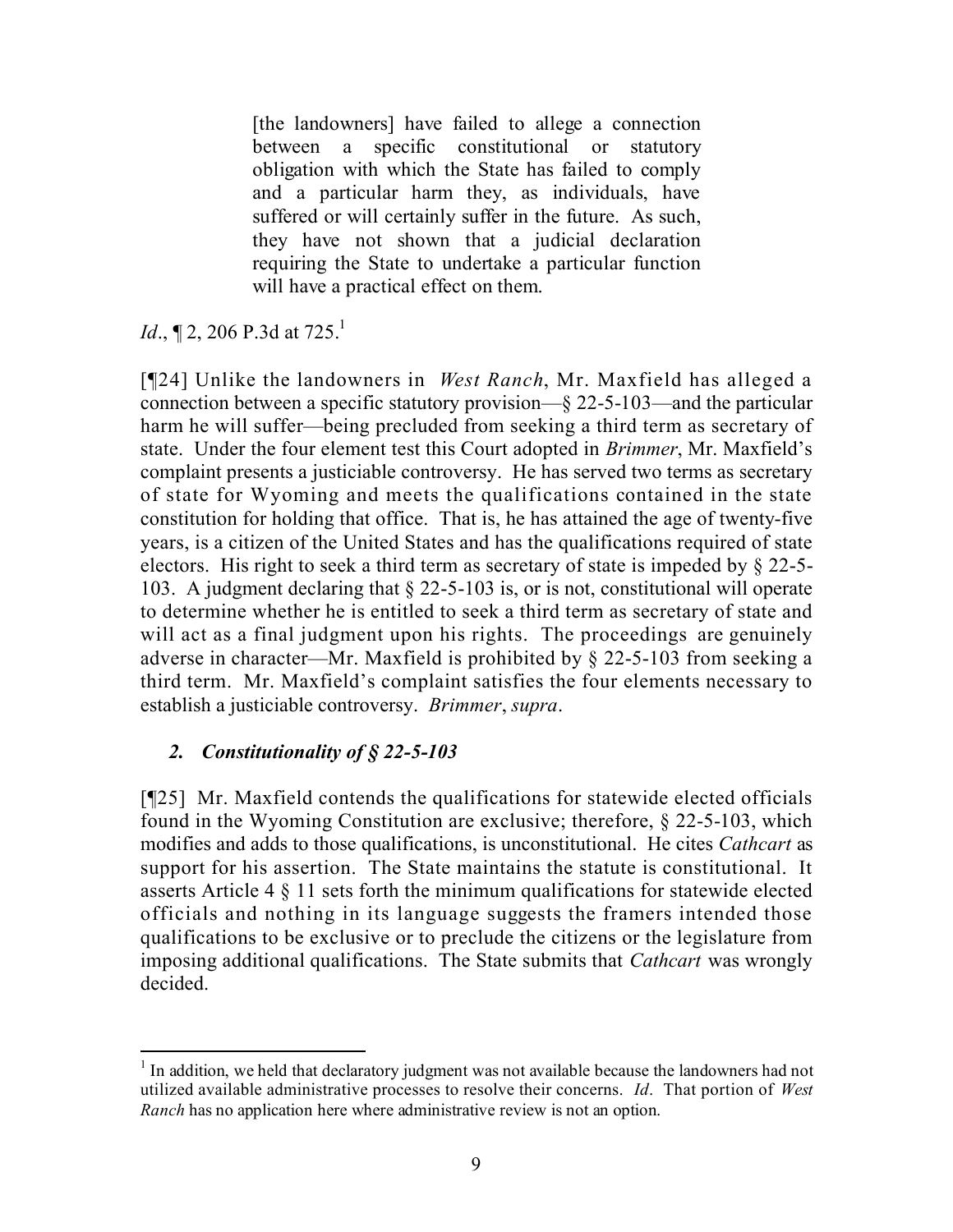[¶26] Because *Cathcart* is at the heart of the present controversy, we begin our discussion there. In *Cathcart*, two incumbent state legislators and two electors challenged the constitutionality of § 22-5-103, arguing that it improperly added qualifications for holding legislative office to the qualifications found in art. 6, §§ 2 and 15, art. 3, § 2 and art. 4, §§ 2 and 11 of the Wyoming Constitution. *Cathcart*, ¶ 1, 88 P.3d at 1054. Countering those arguments, the State argued the rights reserved to the people in Wyo. Const. art. 1, § 1 are superior to the rights enumerated in the constitution, meaning the people and their representatives have the authority to enact laws adding to or changing the rights set forth in the constitution. *Id*., ¶ 42, 88 P.3d at 1066. The State also asserted the qualifications for holding legislative office enumerated in the constitution were intended to be minimum rather than exclusive requirements which could be modified by legislative enactment.

[ $[$ [27] The Court concluded that while Wyo. Const. art. 1,  $\S$  1 recognizes the ultimate right of the people to "alter, reform or abolish" government, that right must be exercised in accordance with the constitution. *Id.*, ¶ 44, 88 P.3d at 1067. Reading art. 1, § 1 *in pari materia* with other relevant constitutional provisions, we concluded the framers intended that laws altering the government would be adopted only through constitutionally established means. *Id*. The means agreed upon in the constitution is the amendment process. *Id*.

[¶28] We then considered the nature and extent of the legislature's authority under the Wyoming Constitution. *Id*., ¶ 45, 88 P.3d at 1067. We cited precedent establishing that rather than granting power, the constitution limits legislative power and authorizes the enactment of only such laws as are not expressly or inferentially prohibited by the constitution. *Id*. We then considered whether the provisions enumerating the qualifications for holding legislative office were ambiguous. *Id.*, ¶ 46, 88 P.3d at 1067. Applying our usual rules of constitutional interpretation, we found those provisions to be clear and unambiguous and turned to the real question before us—whether the constitutional qualifications were meant to be exclusive. *Id.*, ¶ 47, 88 P.3d at 1068.

[¶29] In answering that question, we looked to Wyo. Const. art. 1, § 3 which states:

# **§ 3. Equal political rights.**

Since equality in the enjoyment of natural and civil rights is only made sure through political equality, the laws of this state affecting the political rights and privileges of its citizens shall be without distinction of race, color, sex, *or any circumstance or condition whatsoever other than individual*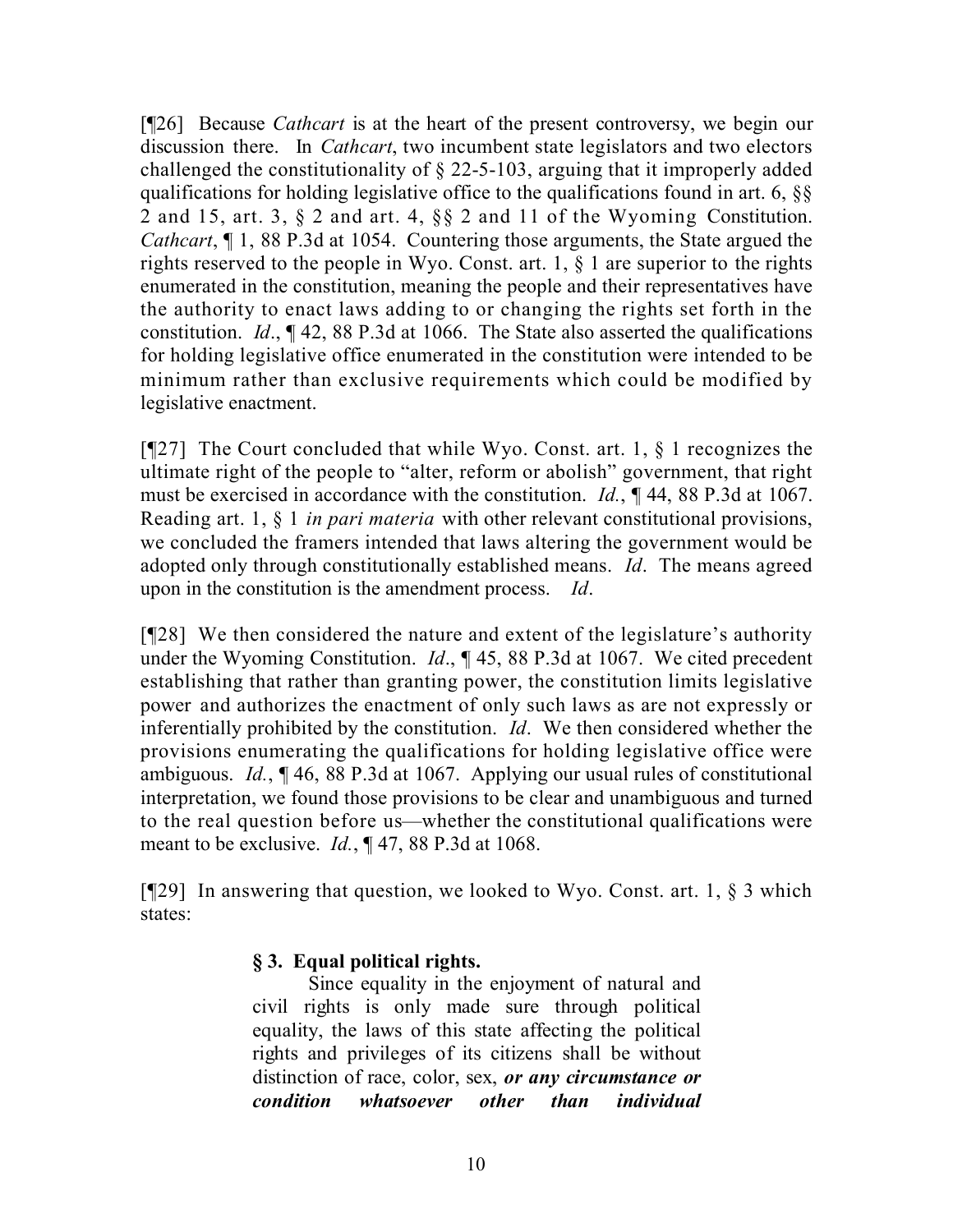### *incompetency, or unworthiness duly ascertained by a court of competent jurisdiction.*

(Emphasis added.) We concluded the highlighted language "leaves no doubt that *no law—*whether enacted by the legislature through the legislative process or by the people through the initiative process—may condition 'political rights and privileges' upon a 'circumstance or condition' such as incumbency." *Cathcart*, ¶ 47, 88 P.3d at 1068. As recognized in Wyo. Const. art. 6, § 1, "holding office" is one of those "political rights and privileges" not subject to a "circumstance or condition" such as incumbency. From the unambiguous constitutional language, we concluded the framers did not intend to allow the legislature by statute or the electorate by initiative to add qualifications for holding legislative office to those enumerated in the constitution. Finding that  $\S$  22-5-103(ii) and (iii) added incumbency as a condition other than those specifically enumerated in art. 1, § 3, we held those provisions to be unconstitutional.

[¶30] In *Cathcart*, the State argued the constitution was silent as to term limits; if the framers intended term limits to be the exclusive province of the constitution they would have said so; and interpreting the constitutional provisions as exclusive would be reading words into the constitution that were not there. We rejected those arguments in part because the constitution as originally written by the framers was not silent concerning term limits. As it appeared originally, Wyo. Const. art. 4, § 11 stated:

> There shall be chosen by the qualified electors of the state at the times and places of choosing members of the legislature, a secretary of state, auditor, treasurer, and superintendent of public instruction, who shall have attained the age of twentyfive years respectively, shall be citizens of the United States, and shall have the qualifications of state electors. They shall severally hold their offices at the seat of government, for the term of four (4) years and until their successors are elected and duly qualified, *but no person shall be eligible for the office of treasurer for four (4) years next after the expiration of the term for which he was elected.* The legislature may provide for such other state officers as are deemed necessary.

(Emphasis added.) Wyo. Const. art 4, § 11 (1890) (amended 1982). Considering that provision as drafted by the framers, we said: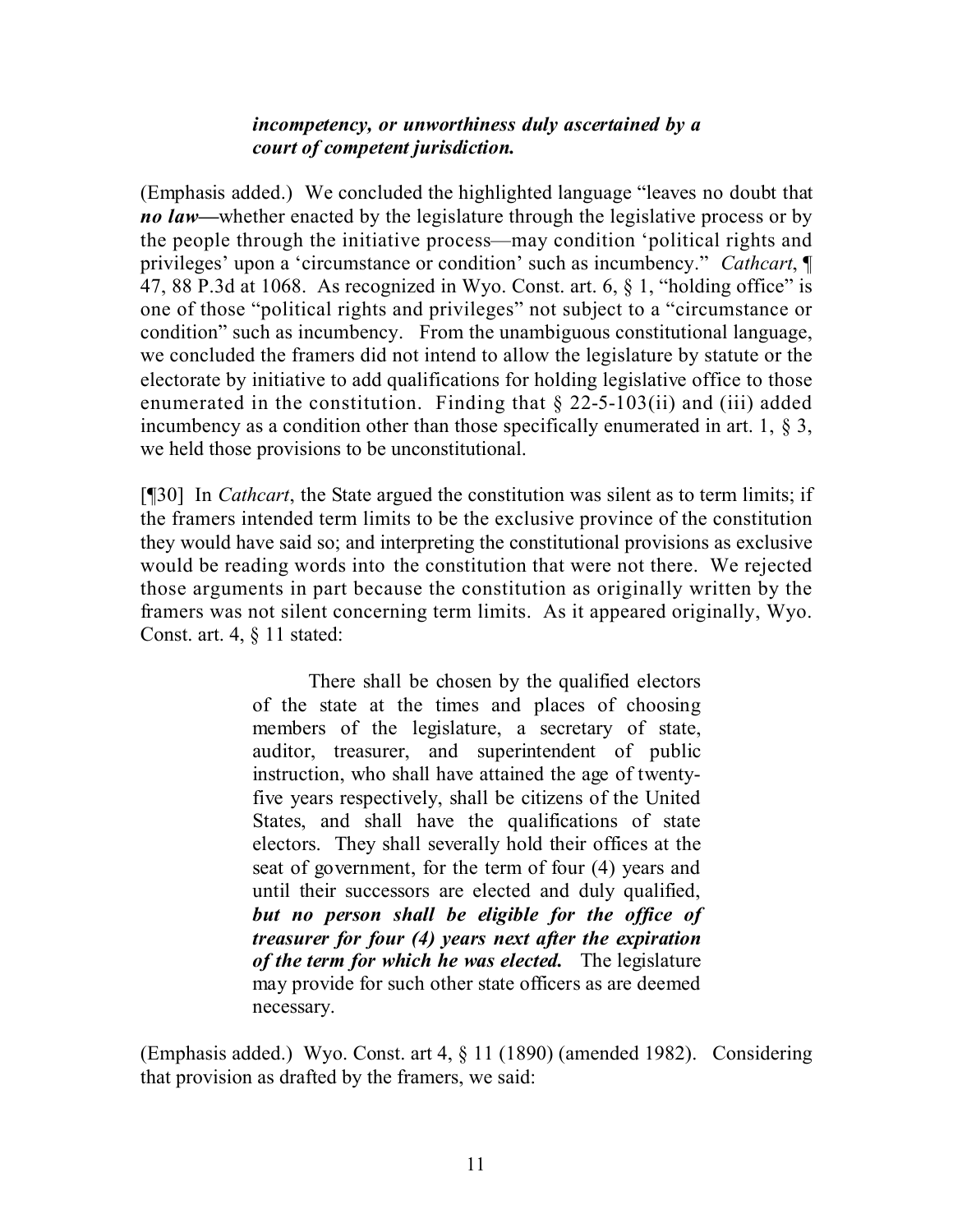Clearly, the framers of the state constitution knew and used the necessary language to establish term limits. That they did not use that language in Wyo. Const. art. 3, § 2, addressing the qualifications and term for legislators, is telling.

*Cathcart*, ¶ 58, 88 P.3d at 1072.

[¶31] The State concedes there is no meaningful distinction between the provisions we considered in *Cathcart* and those before us today and that it can succeed on its claim only if *Cathcart* is reversed. Urging such reversal, the State reiterates many of the same arguments it made in *Cathcart*. It argues, for example, that art. 4, § 11 sets out only minimum qualifications for holding one of the state-wide offices and is ambiguous about whether those qualifications are exclusive. It asserts that if the framers had intended the enumerated qualifications to be exclusive and to preclude the adoption of additional qualifications, they would have said so. It asserts the framers knew how to write exclusive provisions as shown in art. 6, § 2, which provides that everyone who satisfies the enumerated qualifications can vote and then expressly limits those who cannot vote to anyone who does not meet the art. 6, § 2 qualifications *or as provided elsewhere in the constitution.* If the framers intended the constitutional qualifications for holding office to be exclusive, the State asserts, they would have included similar language somewhere in the constitution making them so.

[¶32] The State submits the Court in *Cathcart* "did not fully account for the heart and spirit of our constitution" as stated in art. 1,  $\S$  1:

> All power is inherent in the people, and all free governments are founded on their authority, and instituted for their peace, safety and happiness; for the advancement of these ends they have at all times an inalienable and indefensible right to alter, reform or abolish the government in such manner as they think proper.

The State urges the Court to consider this provision in deciding whether the framers really intended to preclude the people from setting qualifications for office by limiting the qualifications exclusively to those enumerated in the constitution.

[¶33] Finally, the State asserts the Court in *Cathcart* did not consider the following introductory language of art. 1, § 3: "Since equality in the enjoyment of natural and civil rights is made sure only through political equality . . . ." The State submits this language makes clear the framers' intent to ensure equality in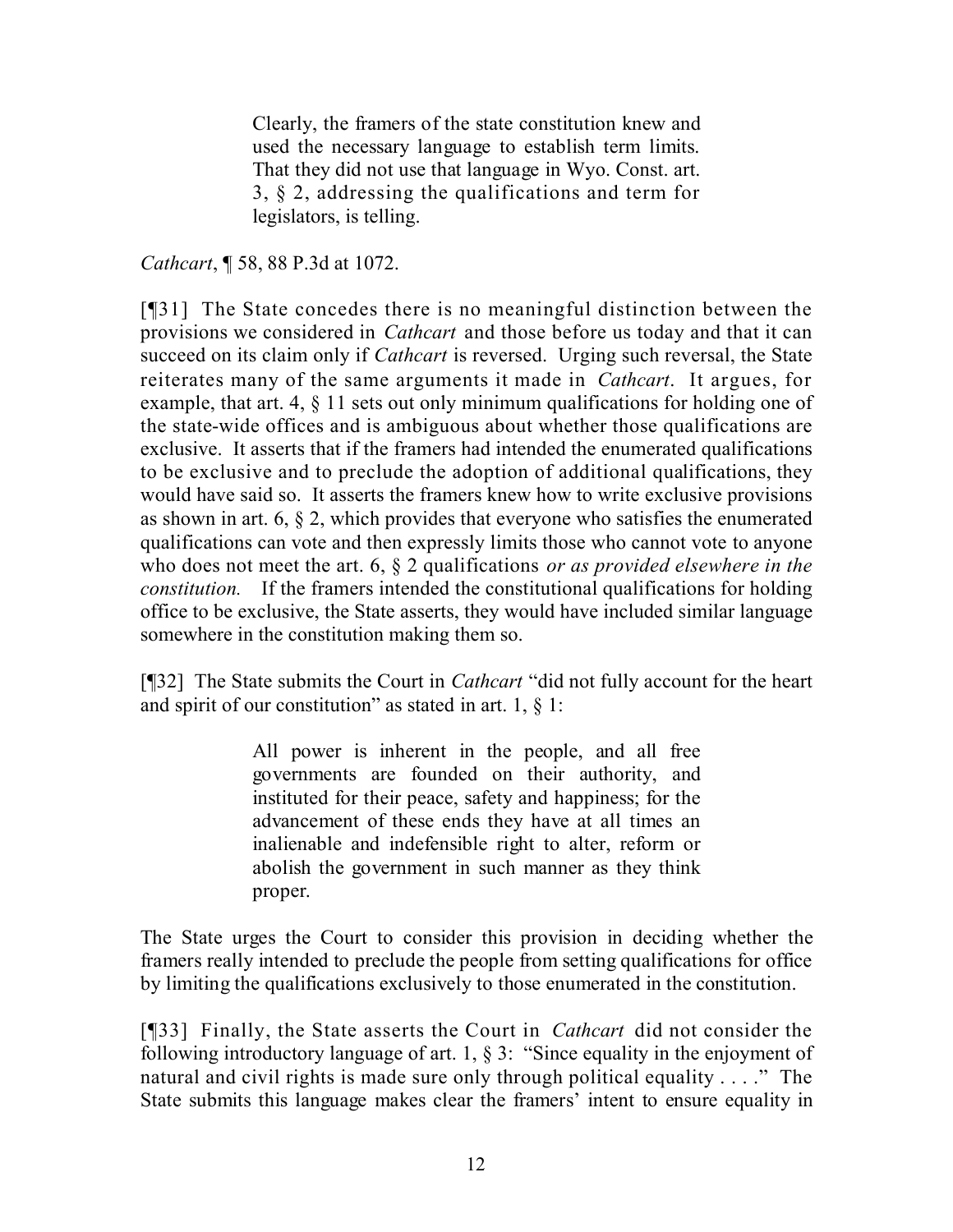natural and civil rights by ensuring political equality. In ensuring equality, the State argues, the framers were focused on groups of citizens with certain immutable characteristics who needed protection. Thus, as reflected in art. 1 § 3, the framers sought to ensure that laws affecting political rights and privileges "shall be without distinction of race, color, sex . . . ." The State argues the framers intended the provision to preclude laws depriving a person entirely from holding office for reasons like race, color, sex or other conditions relating to a person, not an office. Because § 22-5-103 precludes Mr. Maxfield only from holding the specific office of secretary of state, and not his general right to hold office, and because it does so based upon the fact that he has already served two terms as secretary of state and not on the basis of his race, color, sex or any other condition relating to his person, the State contends it does not violate the constitution.

[¶34] The express, unambiguous language of art. 1, § 3 convinces us otherwise. The words "or any circumstance or condition whatsoever other than individual competency, or unworthiness duly ascertained by a court of competent jurisdiction" could not be more clear. Together, art. 1,  $\S$  3 and art. 6,  $\S$  1 clearly provide that laws affecting the political rights and privileges of Wyoming citizens, such as the right to hold public office, may not be based upon race, color, sex or *any circumstance or condition whatsoever other than* those conditions expressly stated. Incumbency is not one of the conditions expressly stated. To read the provision as the State would have us do would be either to read the highlighted words out of the provision completely, or to interpret them as modifying the words "race, color, sex" and meaning "*like or similar* circumstance or condition." The broad language used by the framers does not support either reading.

[¶35] We conclude today, as we did in *Cathcart*, that art. 1, § 3 prohibits the passage of any law conditioning political rights and privileges upon a circumstance or condition other than those enumerated. One such political right is the right to hold office. Because  $\S$  22-5-103 conditions the right to hold the office of secretary of state on incumbency, which is not one of the circumstances or conditions enumerated, it is unconstitutional.

[¶36] We further conclude Wyo. Const. art. 4, § 11 is unambiguous. To be elected to serve as secretary of state, one must be at least twenty-five years old, a citizen of the United States and have the qualifications of state electors. The provisions setting forth the qualifications of state electors are equally unambiguous. Pursuant to art. 6, § 2, electors must be citizens of the United States, at least twenty-one years old, have resided in Wyoming for one year and have resided in the county of residence sixty days before the election. Art. 6,  $\S$  5 also provides that only United States citizens are qualified to be electors in Wyoming. Art. 6, § 19 prohibits those holding certain federal offices from